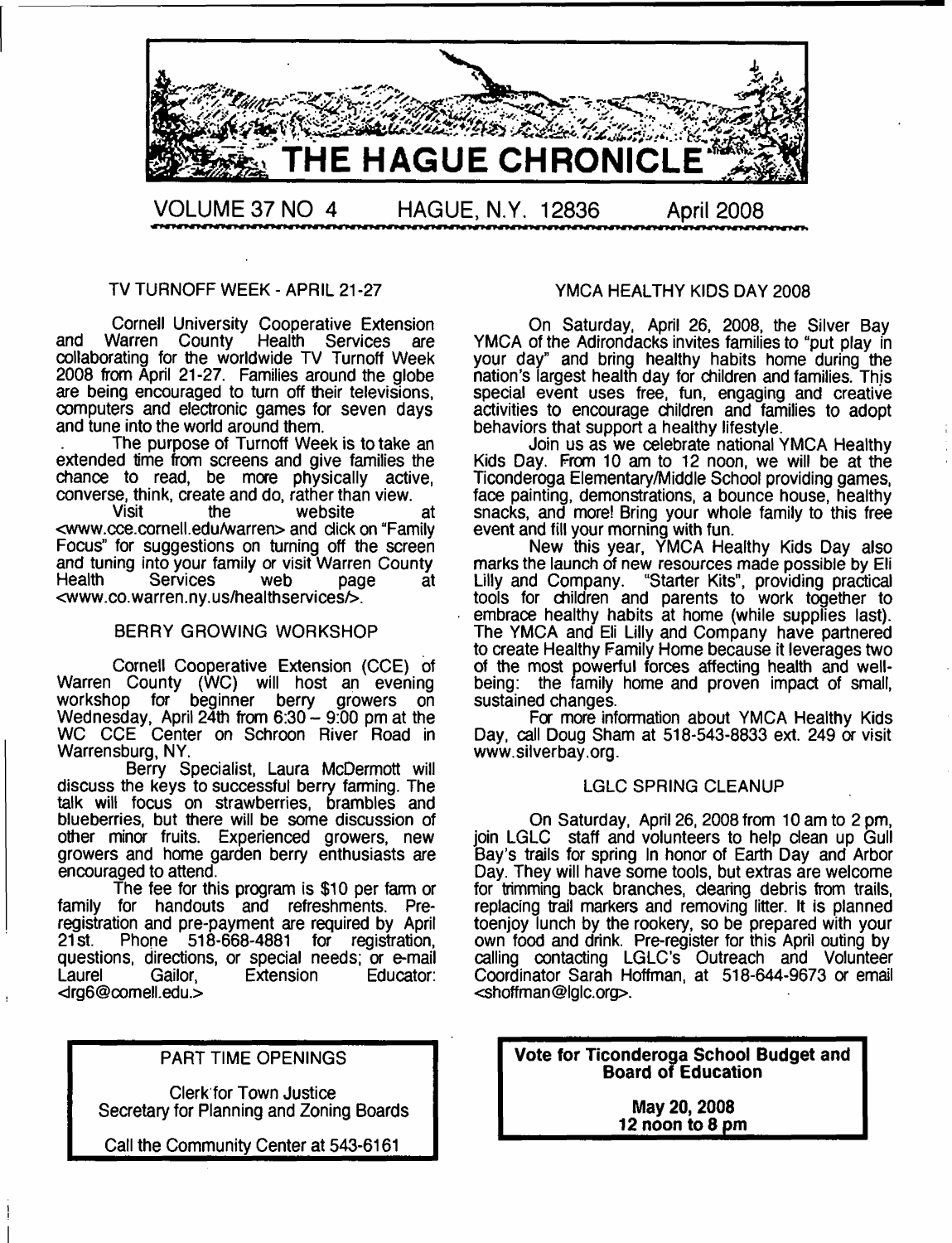- **2**-

The Hague Seniors really enjoyed Mae Pagan's T'ai Chi introduction at their March meeting. Everyone got into the spirit of it and in fact, a number of our members followed up and are going to Mae's classes at North Country Community College. It's worth noting here that NCCC offers their classes free-of-charge to citizens 60 and over.

Our April meeting is on Tuesday, the 22nd, and we'll be hosted by the Silver Bay YMCA of the Members should note that we'll be meeting at the Community Center at 1 pm to form carpools for the drive to the Silver Bay Campus where we'll be meeting in Gullen Hall in the main Inn building. The program for the day will be some wonderful old films which were recently discovered in the Silver Bay archives and have been converted to<br>DVD's. The Silver Bay staff will also be offering The Silver Bay staff will also be offering golf-cart tours for folks who arrive prior to 1:30 pm or would like to stay after the meeting for a tour. We encourage all to attend whether you are a member of the Senior Club or not.

After the April 22 meeting at Silver Bay, the AARP Tax Aide team will be available to help any citizens who have not yet filed a 2007 tax return to qualify for the stimulus payment - generally, these are the folks who would not otherwise have to file a return. Stimulus payment returns can be filed after the normal April 15 general filing deadline. Seniors who would like this help should bring their Social Security statements and any other interest, dividend or pension statements that they have received. The AARP Tax Aide team will complete and submit returns to the IRS.<br>The Hag

Hague Seniors are once again organizing the AARP Safe Driving Course instructed by Charlie Antonetti of Hague, on Wednesday, June 25, 2008 from 9 am to 5 pm. The Club will provide refreshments for the morning break and participants should bring their own "brown bag" lunch.

This driving course is open to all Club members and any other Seniors (50+) in the area. There is a limit on the number of participants so you must sign-up in advance by contacting Club<br>President Judy Stock at 543-6517 or  $at = 543-6517$  or <[haguejudy@nycap.rr.com](mailto:haguejudy@nycap.rr.com)>. Successful completion of this full-day class entitles you to a three-year discount on your automobile insurance with most insurance companies. ...Pat McDonough

Saturday, May 24th is fast approaching, with the Parade Committee diligently completing the tasks at hand to ensure a wonderful celebration for the people of Hague. During the FUNFEST which will run from 10 am to  $\overline{4}$  pm you will find the beach packed with many fun activities - White Elephant Tables, Crafters, Artists, several Food Concessions, all day WOKO Music plus a Cambridge Band Concert at 12:30, Games for the Kids, Face Painting, Dunking Booth, and of course, Linda Benway's DOG SHOW starting at 9 am.

The GOD BLESS AMERICA PARADE will start promptly at 2 pm, rain or shine, with Dottie Henry as this Prizes will be awarded as follows: Best in Parade, Best Adirondack Theme, Most Patriotic, Most Creative, Best Youth Presentation and Honorable Mention for adults and youth.

The Committee is well aware that Hague abounds with many clever, creative people!! So let's get those thinking caps on folks .. . plan a float. . . can be big or small . . . for a club group, a family, a single person, a unique decorated vehicle works too, etc. We can't wait to see what you come up with. Also - we still need clowns - remember - dressed as a clown you can have fun acting as 'goofy' as you want and no one will know who you are, so just go for it!

For further information the phone contacts are: Linda Benway at 585-6884 for the Dog Show , Emily Cobb at 543-6325 to help setup for the Funfest, and Madeline Pelkey at 543-6130 to be in the Parade.

We want to thank all those who have donated to the Parade Fund to date. Your generosity makes this celebration possible. Fa those who still wish to contribute, checks should be made out to the HAGUE SENIOR CITIZENS CLUB-PARADE ACCOUNT. Mail to Hague Community Center, PO Box 509, Hague, NY ... Madeline Pelkey

#### HAGUE VETERANS NEEDED

The Memorial Day Parade and Memorial Service need your help! PLEASE! We need Veterans to escort Hague's Memorial Unit. You can march or ride in the parade - Uniforms or Hat would be nice but not<br>necessary. Lineup at the Community Center is 1 pm Lineup at the Community Center is 1 pm with parade at 2.

For those who wish to be at the Memorial Service, chairs will be provided. PLEASE, make us proud!! Give Madeline a call at 543-6130.

|                                                                                                  | THE HAGUE CHRONICLE is mailed out by volunteers on the Thursday after the third Tuesday     |  |  |  |
|--------------------------------------------------------------------------------------------------|---------------------------------------------------------------------------------------------|--|--|--|
| of each month. The news deadline is six days earlier. Please send news or address corrections to |                                                                                             |  |  |  |
| Uudy Stock at <haguechronicle@nycap.rr.com>.</haguechronicle@nycap.rr.com>                       |                                                                                             |  |  |  |
|                                                                                                  | The Hague Chronicle is supported by its readers and you may send your yearly tax deductible |  |  |  |
| contribution (check your label) to: the Treasurer, George lanson at:                             |                                                                                             |  |  |  |
| THE HAGUE CHRONICLE                                                                              |                                                                                             |  |  |  |
| <b>PO Box 748</b>                                                                                |                                                                                             |  |  |  |
| Hague, New York 12836-0748                                                                       |                                                                                             |  |  |  |
| Editor/Publisher: Judith Stock (518-543-6517)                                                    | Editor/Publisher, Emerita: Dorothy Henry                                                    |  |  |  |
| Our website: www.thehaguechronicle.org                                                           |                                                                                             |  |  |  |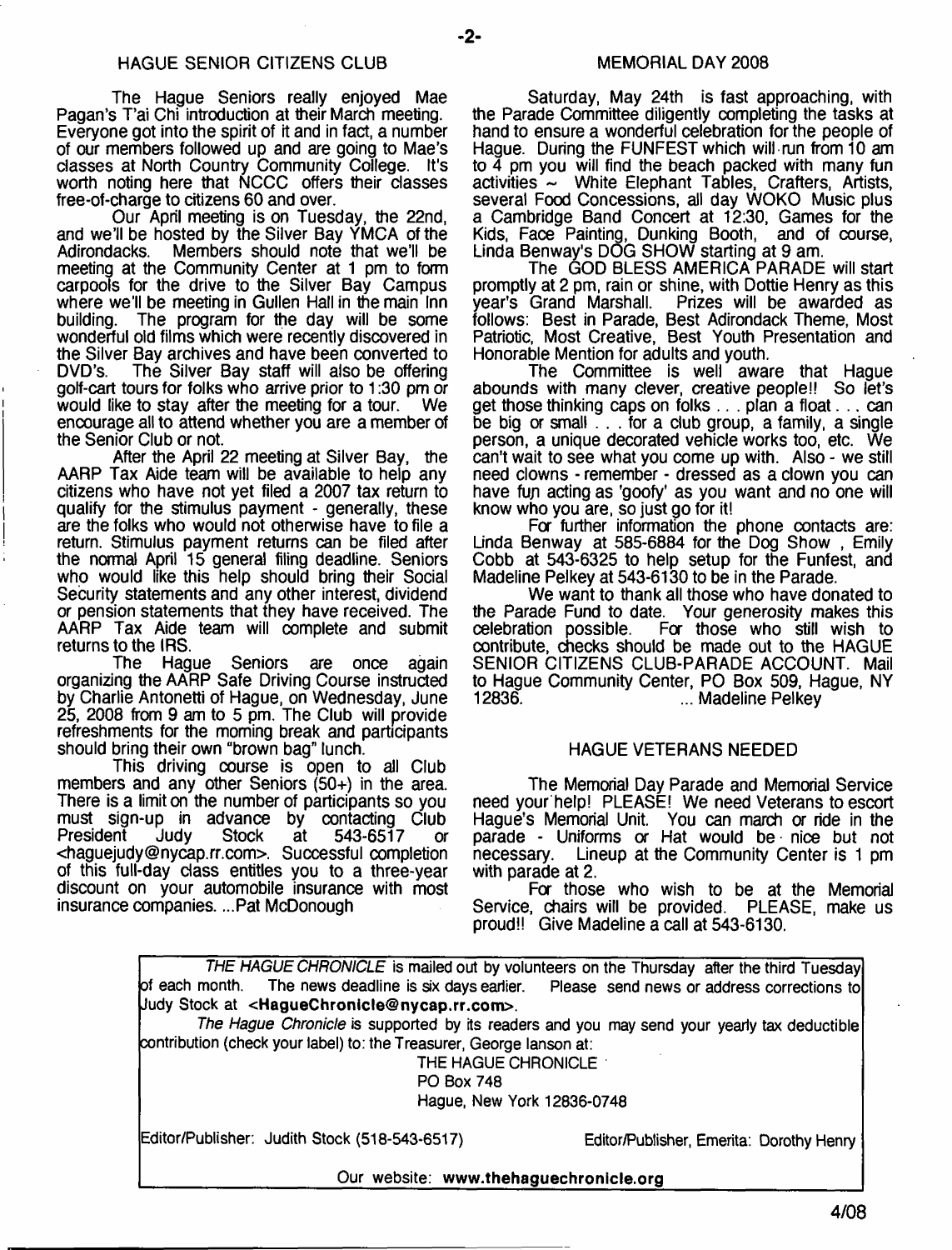-3-

The NLG Rotary Club is a service club that meets at Silver Bay YMCA of the Adirondacks at 7:30a.m. every Tuesday. A full breakfast is offered before the business meeting and a local guest speaker. Please contact Chip Devenger at<br>543-8833. x215 for more information. New  $543-8833$ ,  $x215$  for more information. members are always welcomed.<br>Emily Palmer an active

Emily Palmer an active senior at Ticonderoga High School came to speak to the Rotary Club at Silver Bay in March about her trip<br>to Niagara during her February break. She to Niagara during her February break. traveled to the country to work with the North Country Mission of Hope to build homes for women. She visited an orphanage, built a home and brought medical supplies to the citizens of Emily's presentation was very informative giving an insight into the many needs of the people of Niagara.

The up-coming guest speakers are:

May 6th - Mr. Andy Belkevick a "history addict" of Ticonderoga recently from Chilson will be talking about "Faming a Ticonderoga Militia". Andy, a long-standing historical re-enactor recently talked at the Kiwanis Club and has been actively working towards initiating a local militia.

May 13th - Mr. Bill Dolbeck, a Ticonderoga Historian will be talking about "The History of Ticonderoga and the International Paper Miir. He is an avid collector of old Ticonderoga photographs of people and places representing the commercial, industrial and social traits. Bill was born and raised in Ticonderoga and is also the president of the Ticonderoga Historical Society and a Vietnam Veteran of the U.S. Navy.

The Northern Lake George Rotary Club will be hosting an International Dinner representing six continents at the Silver Bay YMCA of the Adirondacks, Gullen Lounge on Thursday, May 15th at 6 pm. Tickets will be \$28 per adult, \$14 for children (6-12) and free for children 5 and under. To have an enjoyable authentic dinner with friends and family, contact the following people to purchase your tickets; Hague: Julie Cook 543- 6421; Ticonderoga: Stan Burdick 585-7015 a Walter Thorne 585-6894. The dinner is to benefit the Rotarian's many community projects. ...Beth Barton-Navitsky

#### MOVIE & A PIZZA

Silver Bay YMCA of the Adirondacks offers a movie/pizza evening for the general public on the\* 2nd Friday of each month (through May) at 6 pm usually in Watson Arts Center . It is a fun get-together where neighbors spend a little time with other neighbors. For a suggested donation of \$5 we offer a movie on the big screen as well as pizza, salad, and beverages.

We would appreciate an RSVP before the Friday to ensure tht we have enough pizzas for all. The next event will be on May 9th with the movie "Music & Lyrics." ...Chip Devenger

As the ice storm raged across the North Country, the Hague Fish & Game Club's Annual Ice Fishing Contest was another HUGE success. With registrations from all over the North Country many anglers braved the elements with hopes to "HOOK" some cash. Thanks to all of our 30+ Proud Sponsors over \$800 in cash & prizes were awarded on Sunday afternoon at the Clubhouse to many happy fishermen. George Brightly won the Lake Trout, Mike Gibson was the Salmon winner and Alvin Frasier, with a real whopper, won the Perch contest. Plans are now under way for next year's contest. The Club has been in contact with local Northern Lake George "movers & shakers" to plan an even greater contest in 2009.

The Hague Fish & Game Club will host a **Hunter's Safety Course** on Saturday April 26th from 9am to 4pm at the clubhouse on West Hague Rd in Hague. Walt Monroe, Director for Warren County Hunter Safety Program, will be the instructor. There is no fee for the class and it is being limited to the first 50 enrollees, minimum age is 11 years old. To register and to arrange to pick up the course books, which must be completed by the course day, please contact the following: in Ti, please call Ed Vosburg @ 585-9030, in Hague, please call Val Lawrence @ 543-6846. Lunch will be provided by the Hague Fish & Game Club. This course is an important step in getting your Certificate to apply for a hunting license.

#### HAGUE CHURCH PLANS CONCERT

The Hague Baptist Church will host John Osborne Ministries for a free Country Gospel Concert on Saturday, April 26, 2008 at 7 pm. Everyone is invited.

John will have tapes and CD's for sale and the church will take a free will offering to assist in his ministries as well.

The church is located on Route 8 off 9N.

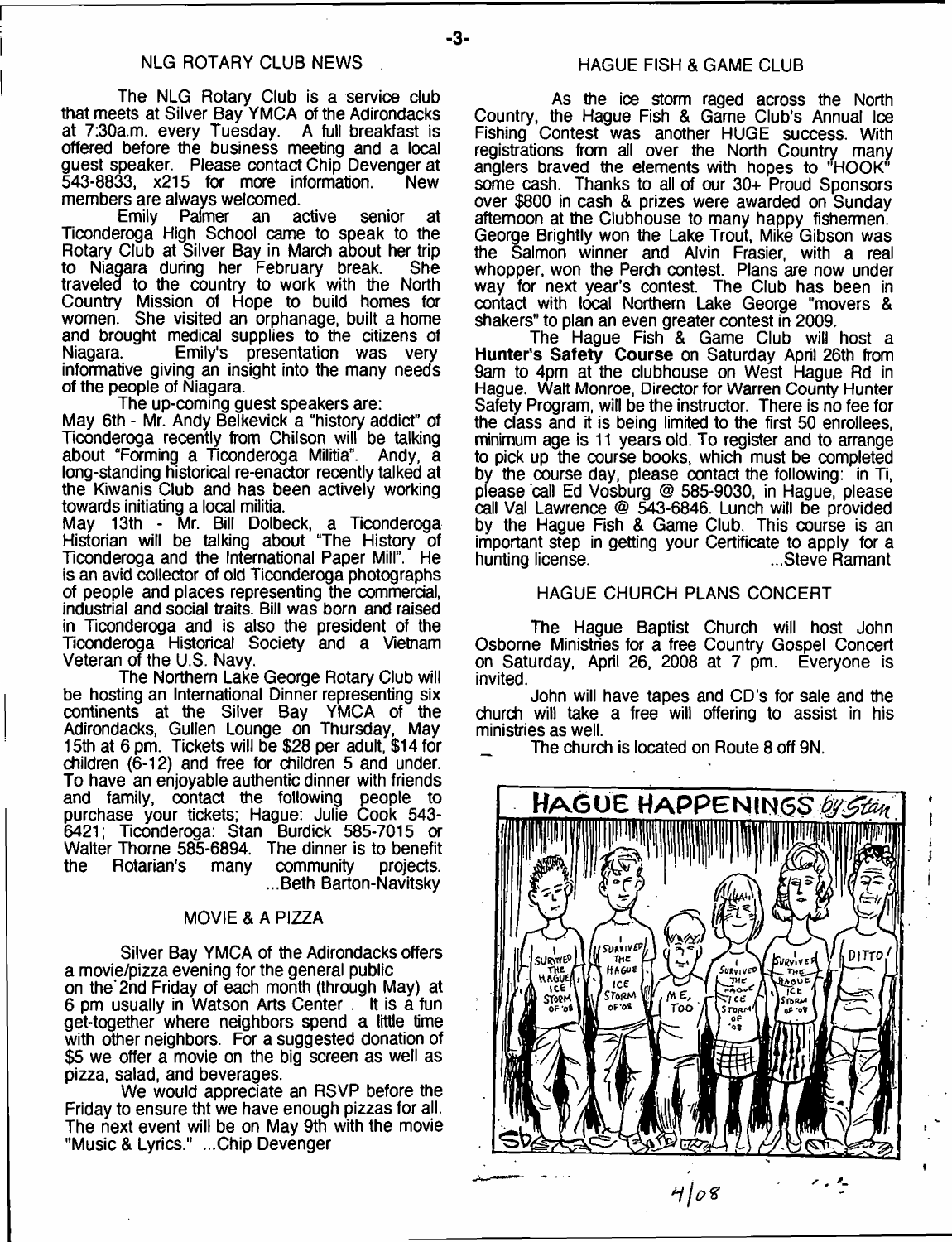Chaimnan Robert Goetsch and members Martin Fitzgerald II, Lindsay Mydlarz, Donna Charboneau, Bill Pittman and Glenn McKee were present with George lanson absent.

No comments were given at the public hearings and the Board approved both of the following proposals.

Connollv. (26.18-1-8) 9236 Lakeshore Dr. TR-1

Application for a 60 sq. ft. raised walkway added to a legaf non-conforming structure. Sperling (59.20-1-5) 30 Watts Hill Rd. TR-1

Application for construction of a 26 ft. by 32 ft. two-car garage with storage within 7 ft. of the front property line and 12 ft. from the rear property line.

The meeting was adjourned after 15 minutes.

#### PLANNING BOARD - 4/3/08

The meeting was called to order by Chairman Siwek at 7 pm. Board members Dick Frasier, Roily Allen, Martin Fitzgerald, Sr., E. J. Siwek, Bruce Clark, John Brown and Pam Peterson were all in attendance.

#### RYPKEMA. (93.12-1-9.1), 7942 Lakeshore Dr. TR-1

Neil Rypkema appeared with a request for an amendment to his application which had been approved by the Planning Board in March. He now wants to build the garage closer to the house and will not be constructing the breezeway to the shed. The garage will be broader and shallower than the previous plan but the height will remain the same. The square footage will be less than the combined total square footage of the previously approved garage and breezeway. The distance from the closest spot on the garage to the lake will be 82 feet.

The Board approved the request with<br>conditions that a satisfactory stormwater **Conditions** satisfactory management plan is approved by the ZEO and that design changes as discussed will be submitted to the ZEO.

## LUKE VENTURES (43.5-1-26) 9077 Lakeshore Drive (Hamlet)

Randy Engler would like to add a Kayak rental shop to his existing office building. No exterior modifications to the building are planned, with the exception of a kayak rack and a sign. This action will be a Type I site Plan Review.

The Board previously approved his request for use as an office building. He will continue to use that building as an office for triathlons but wants to add the rental use. A drawing was submitted for the 21/2 foot by 5 foot sign to be suspended from the post currently on the property. The square footage of the sign is within the limit allowed under the Town code. The existing post appears to encroach on the NYS DOT right of way. The underground storage tanks from when the property was used as a gas station also may be on the NYS DOT right-of-way.

The DEC also is involved in an on-going investigation of the underground tanks which they have mentioned in a letter to Mr. Engler with a copy to the ZEO.

The Board noted that issues of responsibility for parking, launching and restrooms may need to be addressed as well as a concern for safety standards and the possible need for a marina permit. The Board did not feel they could take action on the application until other issues are resolved and deemed the application incomplete.

## MORE (93.12-1-13) 132 Sabbath Day Pt Rd (TR-1)

Dave More would like to construct a 706 sq. ft. deck within 100 ft. of the lake. On May 6, 2006 the Planning Board approved a 1200 sq. ft addition to an existing structure and a two car garage. The applicant has since decided not to pursue the addition or the garage but would like to put a 12 foot wide deck across the front of the house facing the lake. The closest point from the deck to the shoreline would be 71 feet.

EJ Siwek moved to deem the application incomplete for lack of plans that would indicate the railing and position of the stairs but members are in conceptual agreement with the proposed plans.

## SZABO (24-1-35) 9150 Graphite Mtn Rd (OC-1)

ZEO Clark presented copies of the deeds which showed that the stipulation for this six lot subdivision was met under Section 160-61 Gifts, Devises and Inheritance.

#### Code modification:

- **4**-

ZEO Clark has proposed changes in the zoning code with regard to the definition of "structures." Structures under 100 square feet which are located within the shoreline setback area are treated differently than those not on the shoreline. The intent is to make this more equitable.

After much discussion and attempts at clarification, Chairman Siwek stated that he will circulate among the members a document with the issues for feedback and then bring Town Attorney Dominick Viscardi in to work on the exact language needed.

Pam Peterson requested that the packets of information for meetings be mailed if a member is unable to pick them up from the Community Center. The meeting adjourned at 8:30 pm.

**PART TIME OPENINGS**

**Clerk for Town Justice Secretary for Planning and Zoning Boards**

**Call the Community Center at 543-6161**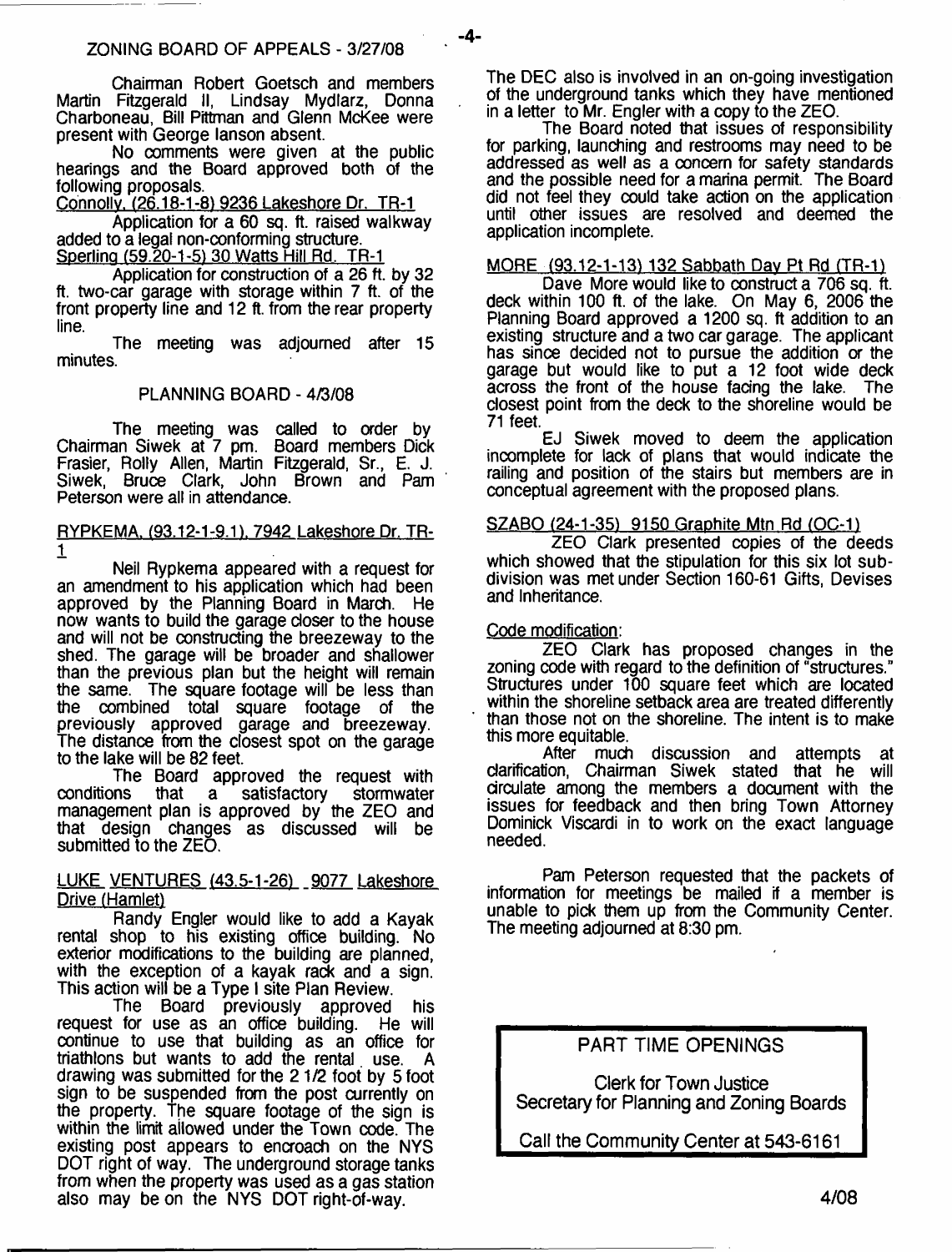Present: Dan Belden, Rudy Meola, Dick Gladu, Edna Frasier, Mark Martucd

Dave Decker, Executive Director of the Lake George Watershed Conference, appeared before the Board to update them on the recent<br>work of the LGWC. The LGWC serves as a The LGWC serves as a coordinating group for the various Lake George related towns, agencies and non-profit associations. Decker thanked Supervisor Belden for his aggressive support of the work of the conference.

In a graphic handed out, Decker noted that salt concentrations in Lake George have doubled in the last 20 years; however, it has not appeared to affect the transparency (a measure of clarity) of the Lake. He also noted accomplishments in the treatment of storm water and installation of sewers in the Lake George basin.

One of the key projects is the draining of the delta in Hague. In response to a question from Councilman Meola he said that they will take core samples in June which is the last data needed before the permit application to the DEC. Environmental impact statements had been done previously by the LGA. If the permit is approved in the fall, they will start the mechanical dredging in the following spring using moneys from the Environmental Protection Fund. The LGWC will have a public presentation on core samples and tell what the dredging will be like.

Bruce Clark asked about the cleaning of the stormwater basins. Decker noted that they know where all the basins are located from GPS data and they have funding for 2 years for a contract to dean the basins. For additional information see <lakegeorge2000.org>.

Art Hatfield announced that the Kiwanis have approved \$1000 for picnic tables for the Town Park and hope to have them by Memorial Day. Supervisor Belden thanked Art and the Kiwanis for their continuing support.

Hannah Cole appeared before the Board with a request to use animal traps which have apparently been loaned out by the animal control officer. Control Officer Benway told the Board that they would have to issue the traps since she questioned the use of them in this case. Hannah also asked when other trailers in town would be removed and when the turnaround on Yaw Road would be done. The Board indicated that both of these matters are currently being worked on.

Chris Navitsky, Lake George Waterkeeper, updated the Board on his concerns about the spill of PCB's and mineral oil when a transmitter fell onto 9N below the Ginn's home during the storm. DEC hired a company to contain the hazardous material but when the ice moved in the lake it disrupted part of their containment measures by the Town dock. Mr. Navitsky had warned the DEC about this possibility beforehand. He will continue to monitor the situation and make his concerns known to the Town, the DEC and the LGPC.

Committee Reports:

-5-

Assessor/Justice - Councilman Gladu reported that the equalization rate will probably be about 5 points higher which is to Hague's benefit and the results will be known next month. He encouraged residents to get involved in the school budget process [dates on p. 7]. The Board approved the published notice, retroactively, for the position of Clerk for the Town Justice which is currently vacant.

Councilman Meola reminded the Board that the Assessor's office hours are from 8 am to 4 pm on Mondays and they should be posted and followed.

Buildings & Grounds - Councilman Martucci reported on areas in the Community Center where repairs are needed and Councilwoman Frasier said there is need for a complete cleaning of the building from top to bottom including the air ducts which may be a source of health problems.

Supervisor Belden reported that he has spoken to Lara Smith and her son wants to do community service for the Boy Scouts. Custodian Mike Manning will oversee his work in helping to dean up areas that were cited as fire hazards.

Coundlman Gladu will contact CNA to set up the testing of water in the various Town locations.

Coundlman Meola reported on proposals for landscaping work and the Board awarded the work to DeFranco Landscaping which submitted the lower bid.

Coundlman Meola gave a report on the status of the lights purchased in 2005 which were not used. According to his figures, \$33,702.48 was spent for 28 poles and globes, 28 poles and 16 globes were sold to neighboring towns for \$17,850 fora loss of \$15,852.48. 3 of the remaining globes are missing and the 9 globes still at the community center are not salable because the optics and wires are missing.

Finance & Insurance - Councilman Martucci reported that no bids were submitted for an audit. Requests can be sent out again in May when it isn't as busy for auditors.

Coundl member Frasier reported that the banking options of TD Banknorth and Glens Falls National Bank were compared. The committee recommended TD Banknorth which has the capability for remote digital capture of scanned checks, will give 1.75% on the checking account and 2.25% on a money market account with more than \$10,000.

The recommendation was accepted by a 4-1 vote with the negative vote from Councilman Meola who noted that the Investment Officer [currently the Supervisor] needed to be more attentive to the finances. Coundlman Gladu wondered if sweep accounts had been investigated and said the Board should consider the question, "On a daily basis is there a management system that maximizes our return on our checking account?

Coundlman Martucd reported that 3 proposals on insurance had come in and they will meet on April 23rd to go over them.

Fire Dept. - Councilman Gladu said the 1st quarter for the HVFD was over and the accountant was in the process of preparing a report for the Board to review. It was noted that the Board had requested a year-end report which has not yet been received.

Cont'd on page 6 - Town Board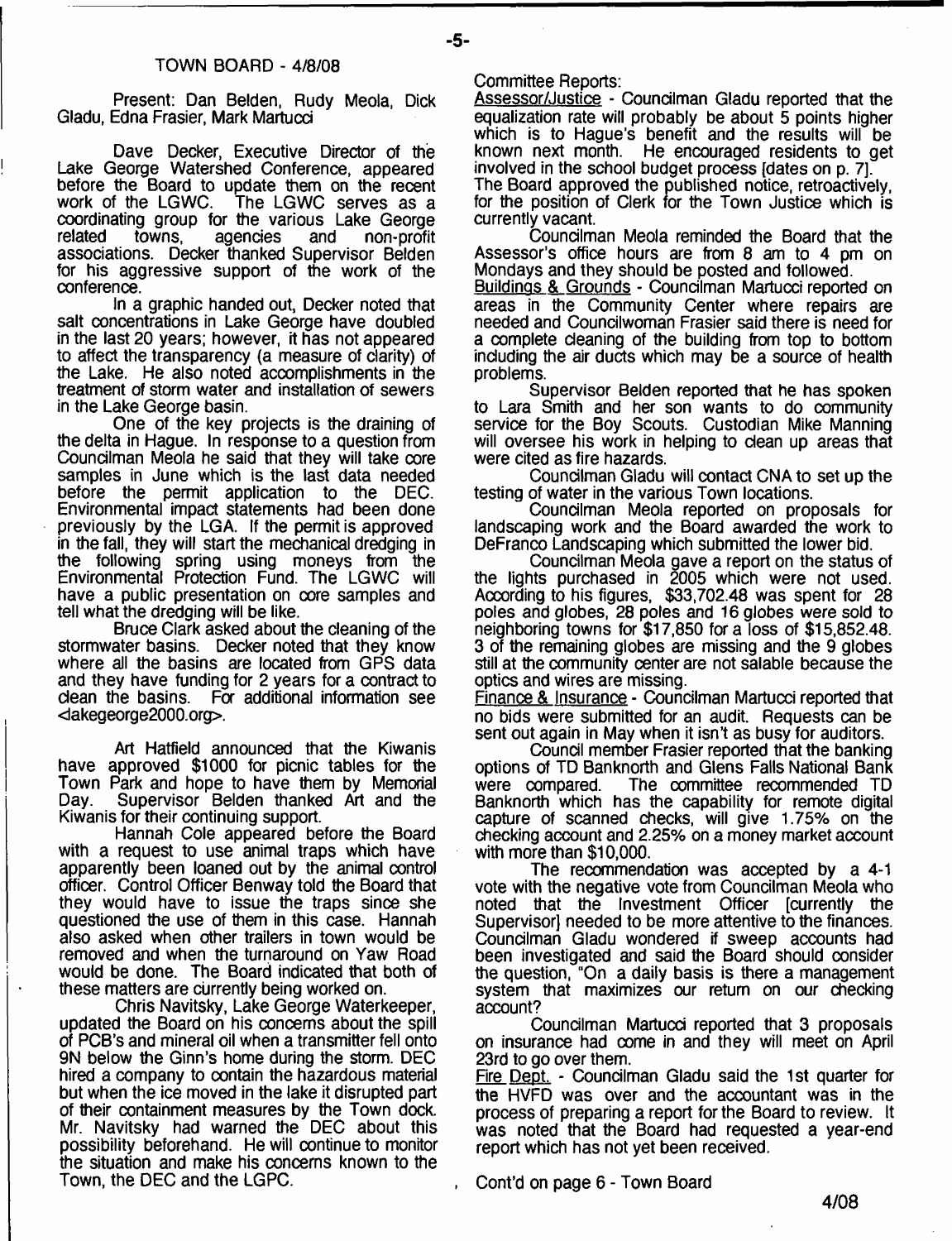Hiahwav - Superintendent of Highways, Don Smith, estimated that 100 yds of brush have been chipped and brought up to the shed and as much<br>was chipped into the woods. He reminded was chipped into the woods. residents that branches from the recent storm can be piled along the road and the highway crew will remove them by chipping before April 30th.<br>Councilman Meola repeated

Councilman Meola repeated a recommendation to improve the work of the department through training on specific items such as the proper way to clean sidewalks in the winter. Planning/Zoning/Stormwater - Councilman Gladu stated that the ZEO has arranged for a training session for Planning and Zoning Board members on May 14th. In response to questions about the members picking up their monthly packets of applications, he said that if members were in town, they are asked to pick them up and if not, they can contact the ZEO to mail them.

ZEO Cathy Clark noted that there is still a vacancy for the position of secretary to the Planning and Zoning Boards. She had previously requested clarification on the Board's desire for inspection of wastewater systems and they agreed to stay with what is being done.

Recreation & Youth - Councilman Meola has the summer program ready to go. He would like to see members of the Chamber of Commerce pulling together to improve the businesses in town. He had talked to a planner who had some ideas but the chamber seemed to feel everything was ok.

Sewer District #1 & #2 - Supervisor Belden said the EPA approval should be done by the end of the week and then a request for bids can put out. The actual start of construction will be after September 1, 2008

Transfer Station - Councilmen Martucci and Gladu will meet with Casella and try to negotiate some changes in the contract.

#### Under other business, the Board

Discussed a proposed letter to TSD School Board. Councilman Meola suggested asking to meet with the Ticonderoga School Board to work on the inequity issue. Coundlman Gladu said that the issue is how schools are funded in general. He suggested a letter that would go to the head of the NYS Office of Real Property Services. Mr. Gladu's proposal was approved.

Pam Peterson spoke from the audience and said the Ticonderoga School Board should hold meetings in Hague since we pay half the taxes. Coundlman Gladu will talk to Superintendent McDonald.<br>2. Appro

Approved recommended changes to the Employees Manual.<br>3. Set a date of Jun

Set a date of June 10, 2008 for Public Hearings on the Proposed Noise Ordinance (at 5:30 pm) and the Proposed Dog Control Local Law (at 6 pm). The format will be decided next month. The agenda had called for just a discussion of the Dog law but Bruce Clark urged the Board to indude a public hearing for the Noise Ordinance which had never been held. He said, "You owe something to the people who worked for many hours on the noise ordinance."

Councilman Gladu noted that these issues are really about respect for neighbors and personal responsibility. He said, "What happens is that we go through all this effort and then we need to enforce the regulation which costs the Town money."

4. Accepted an offer from Susan Disbrow for her Calliope.

5. Approved an amendment to the 2008 budget on snowmobile contracts

6. Accepted the resignation of Kathi Ramant as Park Attendant.

7. Discussed the issue of water freezing on Pine Orchard Road. The highway department will work on it.

8. Approved \$590 toward Warren County support of the NYS Fire Chiefs Association Convention in Lake George in June.

9. Approved a request from the Hague Fish & Game Club for \$250 toward a hunter gun safety course.

Supervisor Belden reported that Warren County is in a finandal bind. It will take a cut in money from the state for sodal services programs. If the county budget is decreased by 5%, the county will still need an additional \$4 million under the current budget so further cuts will have to be made. Another route is to increase the county sales tax. He noted that only 5 counties still have a 3% sales tax (along with 4% state tax). Of the current 3% tax that is collected from the county, the towns get back 1.5% [which is a major source of revenue for Hague]. Although the County Board will not vote on a raise in the sales tax this year, it is something they will take a look at.

He said the county also must build a Human Resources building since they are currently spending \$60,000 per month in rent. In 2010 the burning plant will be paid off which will relieve some of the budget burden but "2008 and 2009 are tough."

Coundlman Gladu mentioned cell towers and rentals and Coundlman Meola noted that "All Town organizations receiving money must submit a detailed account on the use of that money and return what is not used." Then the meeting was adjourned after a lengthy 2 hours and 15 minutes.

#### ARTS FAIR VENDORS SOUGHT

Vendors of hand-crafted items are being solicited right now for the 37th Annual Hague Arts Fair sponsored by the Hague-On-Lake-George Chamber of Commerce to be held on August 2nd and 3rd. All vendors are invited to participate at a reasonable cost. The show is held at the Hague Community Center, Route 8, Hague, New York. Both inside and outside spaces are available. Deadline for registration is June 15th.

For further information please contact: Karen Laundree at 543-8841 or Judy Schultz at 543-6769 or email <[hagueartsfair@yahoo.com>](mailto:hagueartsfair@yahoo.com).

#### DEFENSIVE DRIVING

A 6 hour Defensive Driving Class will be given by long-time instructor Charlie Antonetti at the Hague Wesleyan Church on April 28th and 29th from 6 to 9 pm To enroll or for more information call Charlie at 585-3450.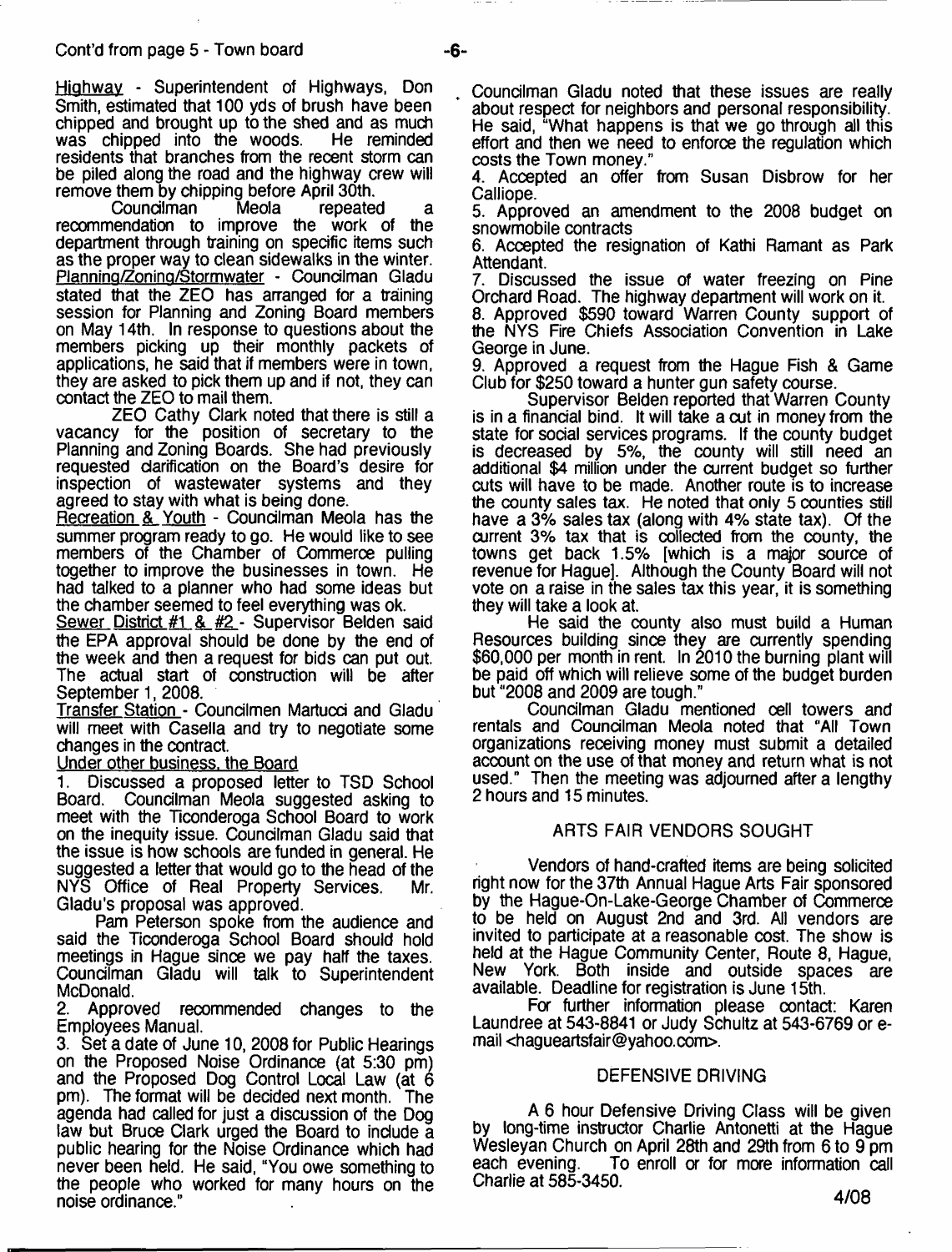# *~SOUbJVWGS~*

DIED: Steven Frank Tetz, 48, near Princeton, NJ, on March 13, 2008. Steven was the son of Nancy and Frank Tetz of Sabbath Day Point and Saratoga Springs, NY. He is survived by his brother, William of Los Angeles and sisters, Lucinda of Ridgewood, NJ and Barbara of Holland, Ml.

Steven loved Lake George and spent many summers at the Silver Bay Association. He volunteered through SBA for helping with the Lake Placid Olympics and was in the press box there during the "Miracle on Ice" when the US beat Russia in hockey. Steve considered this his "mountain-top" experience.

Bruce Tamlyn, SBA Chaplain, will participate in a memorial service for Steven in Blawenburg, NJ at 1 PM on April 19th.

NEW ADDRESS: Ethel Andrus would enjoy calls and visits at the Moses Ludington Adult Home, Ticonderoga, NY, 12883. Her phone is 518-585-4079.

#### Tl MIDDLE SCHOOL HONOR ROLL

We finally are able to publish the honor roll for the sixth graders. Every one of the Hague students are on the High Honor Roll for both the first and second marking periods and most are on the Sentinel Merit Society as well.

They are: Taylor Coffin, Jeanette Coon, Ty Denno, Sean Lawrie, Kimberly Porter and Rebecca Porter.

For the second marking period, these students in Grade 7 are all on both the High Honor Roll and the Sentinel Merit Society: Grace Ginn, Bryana Goetsch, Chelsea Kearns, Karney Manning and Jordan McKee.

For the second period, these students in Grade 8 are all on both the High Honor Roll and the Sentinel<br>Merit Society: Abigail Gurney, Corey King, William Abigail Gurney, Corey King, William Lawrie and Harley Trudeau.

We can be very proud of the accomplishments of the Hague residents in the Middle School with over 80% of them on the High Honor Roll!

#### TICONDEROGA SCHOOL BUDGET DATES

April 22nd - Hearing on the School Budget April 24th - Adoption of budget to go to voters April 25th - Property Tax Report Card available May 2nd - Latest date for copies of budget to be available

May 13th - School Voter registration

Ť

May 20, 2008 - Vote on Budget 12 noon to 8 pm

#### LGA SCHOLARSHIP

The Lake George Association has announced a scholarship opportunity for graduating high school seniors who will be attending college and plan to pursue studies in an environmentally related field. The LGA will award \$500 to the graduating senior who submits the best essay on the role Lake George has played in the student's life and why the lake and its watershed should be protected for the future.

Essays must be postmarked or submitted to the ' LGA by Friday, May 30, 2008. For further details see <dakegeorgeassocition.org> or call 518-668-3558.

#### COUNCILMAN MEOLA REPORTS

Last fall as I campaigned for a seat on the Town Board, you welcomed me into your homes and shared your concerns with me about Town issues. I discussed with you the issues I would address if elected. I am now reporting to you on<br>the actions I have taken to fulfill those actions I have taken to fulfill those commitments.

At the first meeting of the Town Board in January I asked that the Glens Falls National Bank also be designated as a depository of Town funds in addition to the long standing TD Banknorth. I also asked that proposals for banking services for the Town be solicited from several banks. The Town Board refused. I continued to make the same requests at subsequent Board meetings. It wasn't until the middle of March that the Finance Committee, not the entire Town Board, met with representatives of these two banks.

For many years it has been the practice for TD Banknorth to pay minimum interest on the Town's various checking accounts while Glens Falls National Bank pays 75% of the Federal Reserve Target Rate on all checking accounts. In 2007 the Federal Reserve Target Rate was 5.25% thus Glens Falls National Bank would have paid 3.94% in interest while TD Banknorth paid 1.31%. With hundreds of thousands of dollars of Town funds sitting in the various checking accounts, the Town of Hague lost thousand of dollars in interest. A case in point: during the month of January 2008 the Town collected and deposited \$1,182,479.44 in taxes. The general fund had an ending balance for that month of \$591,251.38, both accounts earning 1.31% in interest. Glens Falls National Bank would have paid 75% of the Federal Reserve Target Rate. In their new proposal TD Banknorth ties its interest rate to the Federal Reserve Target Rate. This is a big change from the past.

I asked Tim Langlois of Casella Waste Management for a plan to institute curb garbage pickup in the Town. He is still working on the proposal. At each Town Board meeting I keep asking that the appropriate committee work to eliminate the fee being charged on recyclables.

I proposed to the Town Board that we ask for a meeting with the Ticonderoga School Board to discuss the inequity of school property taxes between Hague and Ticonderoga, one of your greatest concerns. Three Board members opposed asking for such a meeting and my proposal was defeated.

I asked the Town Board to allow the taping of monthly meetings and show them on the Ticonderoga Public Access Channel. This would give many people the opportunity to see the workings of their town government. This proposal was rejected.

I have continued to be a proactive representative of all of our residents and will continue to do so. If there is an issue that you would like for me to work on, please let me know.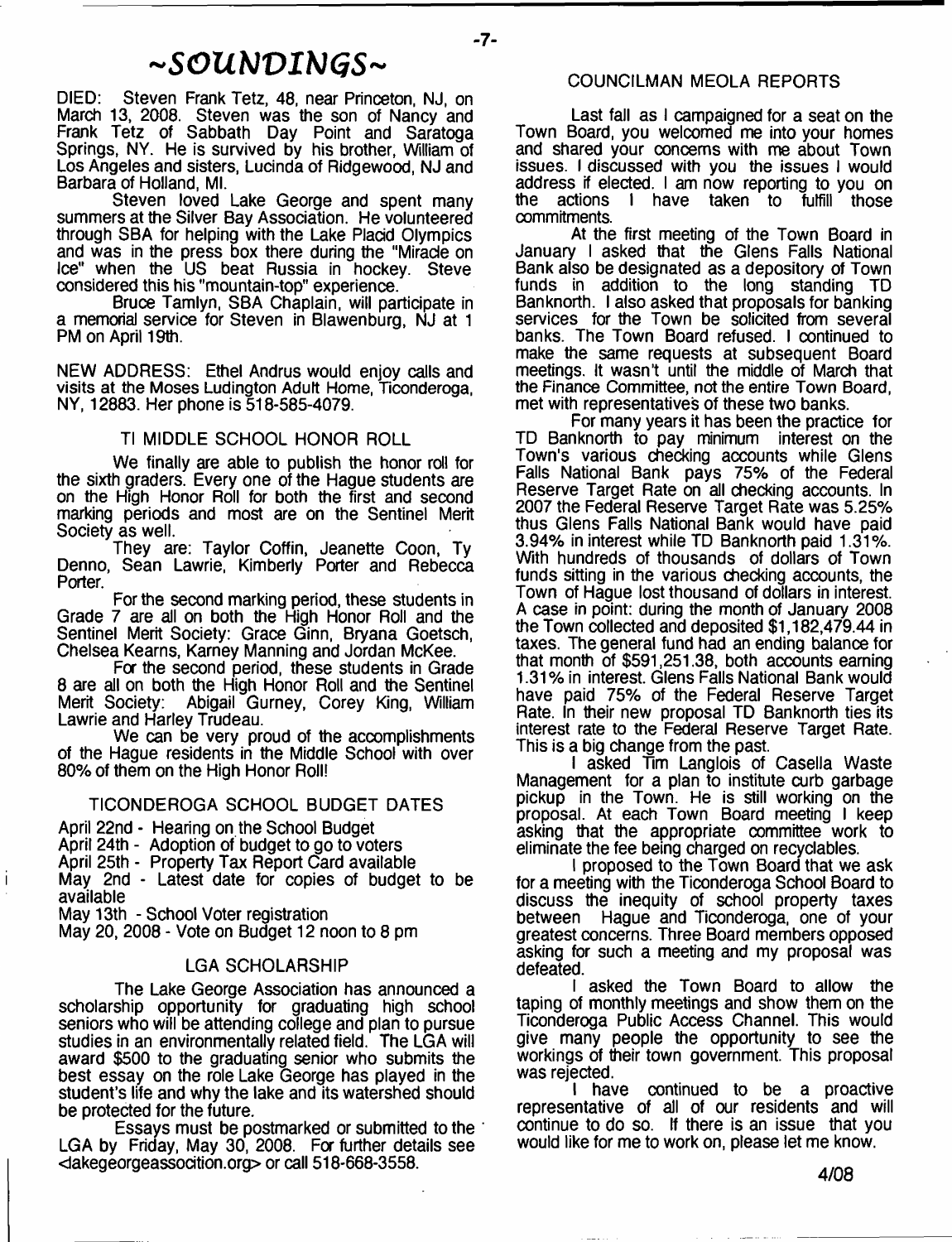

**Excerpted from the January 1989 Issue of** *The Hague Chronicle-.*

COLONEL MANN REALLY WAS by Ursula Montbriand

**Colonel William d'Alton Mann is possibly one of Hague's most interesting characters. .**

**He really was a colonel. This was questioned not only in this area but in later years among some of his enemies and people who didn't think too highly of him. It was said that probably it was just a pretentious title and he had never earned it but, as you will see, he did:**

**He was bom in Sandusky, Ohio, Sept. 27, 1839, of Puritan stock - possibly descending from the Kentish Manns who arrived in Mass. about 1627 .. His father was a Jeffersonian Democrat, to which philosophy Col. Mann remained faithful . . There were several children in the family - one named Horace but Col. Mann never claimed any kinship to the distinguished educator . . By 1858 he left home for an education as a civil engineer.. there is no mention of his alma mater.**

**Leaving New York in 1859, he undertook to run an Inn on property left to him in Ohio. This venture was not successful and left him in debt but this did not deter him.**

**In 1861, Fort Sumter had fallen and Mann applied for a commission in the First Michigan Cavalry, the first volunteer cavalry regiment to take the field. They fought under Gen. Pope in the 2nd Battle** Mann was prominent in suggesting the use of mounted **riflemen. Under orders of Sec. of War, he returned to Detroit where he organized the 1st Mounted Rifles. Along with two horse artillery companies, which he raised, this became the 5th Michigan Cavalry. At his suggestion they were armed with new rapid-fire magazine guns.**

**In 1862 he organized a second regiment, the 7th Michigan, and** was given command, receiving his Colonel's commission shortly after his 23rd birthday thereby becoming the youngest Colonel in the Army.

**He was given credit for capturing some of Mosby's men and artillery. Col. Mosby, The Gray Ghost', was a famous scout for confederate General J.E.B. Stuart.**

**The high point of the war for Col. Mann was Gettysburg, (1863)** where his 7th Michigan was part of the great cavalry fight of the war' - a fierce tournament in a cow pasture - which provided the margin of victory **at Gettysburg, itself traditionally the turning point of the rebellion. The regiment was one of four in the Brigade under command of Gen. George Custer. . The previous year Custer had vainly applied for command of the 7th Michigan which went to Col. Mann because he had raised it .. Shortly thereafter Custer was suddenly promoted to youngest general in the Army,** despite his having "ranked thirty-fourth in a class of 34" when he was **graduated from West Point in 1861.**

**Custer led the charge .. against Stuart .. then turned aside and Mann and his regiment 'dashed into the open field and rode straight at the confederate line .' . . Custer's brigade suffered 219 casualties - 100 of these were from Mann's regiment. Even Custer declared, in his official report, 'Colonel Mann is entitled to much credit.'**

**At his funeral in New York City the coffin was draped with an American flag on which was laid his Gettysburg Sabre. Three Colonels and a Major General attended and a Sergeant from Seventh Regiment sounded taps. He really was a Colonel!**

#### *Watch for Part H of Colonel Mann's story in May*

**Researched for** *The Hague Chronicle* **by the Hague Historical Society**

#### HVFDEMT TRAINING

- **8**-

The Hague Volunteer Fire Department began a new course in EMT certification in March with four department members among the participants. When completed, this will add much needed strength to our EMT crew.

President Ray Mury recently met with Highway Superintendent Don Smith with a plan for HVFD members to volunteer in assisting the elderly and disabled in removing storm debris from their properties to the roadside for chipping and pick up. In a related matter, Supervisor Dan Belden thanked the Department for their countless hours of volunteer work during the ice storm disaster.

As a part of our reorganization effort, and to cover the many tasks necessary for the department to operate smoothly, the Board of Directors has created ten work groups which will each have the responsibility for carrying out the tasks of that group and reporting monthly on their progress.

The ice is out, and with it comes a word of caution to early season boaters and fishermen. The water is REALLY cold at this time, and hypothermia can occur in a matter of ... Joe McCranels.

#### DON'T LET THIS HAPPEN TO YOU

A resident recently needed ambulance service, but no local drivers were available and the ambulance from Bolton had to be summoned. There must be many among our readers who can volunteer to be a member of the HVFD ambulance crew. You can support the work of the department and you may help to save a neighbor.

#### WITH THE LOWER ADK ARTS COUNCIL

The Celebration of Life Holocaust Project, featuring paintings, drawings, poetry, prose, and PowerPoint presentations from students in 18 area schools, will continue through April 26, 2008 at the Lapham Gallery.

The 2008 Annual Members Show will take place from May 9 - June 15, with an opening reception on May 9, from 5-7 pm. Those interested in becoming new members of LARAC may join as they drop off their work. For additional information contact Diane at 798- 1144, ext. 2 or <gallery@larac.org>.

## BUILDINGS BEING SOLD

Sale of the Hague Creek Antiques & Cafe buildings is pending. It is rumored that the new owners may use the buildings for a home and another business would be lost to the Town.

The Town has been greatly served by the attractive buildings and caring owners. Diane Farinick and Carol Pittman have contributed enormously to the pleasing character of our downtown area. It will be a major loss for the Town.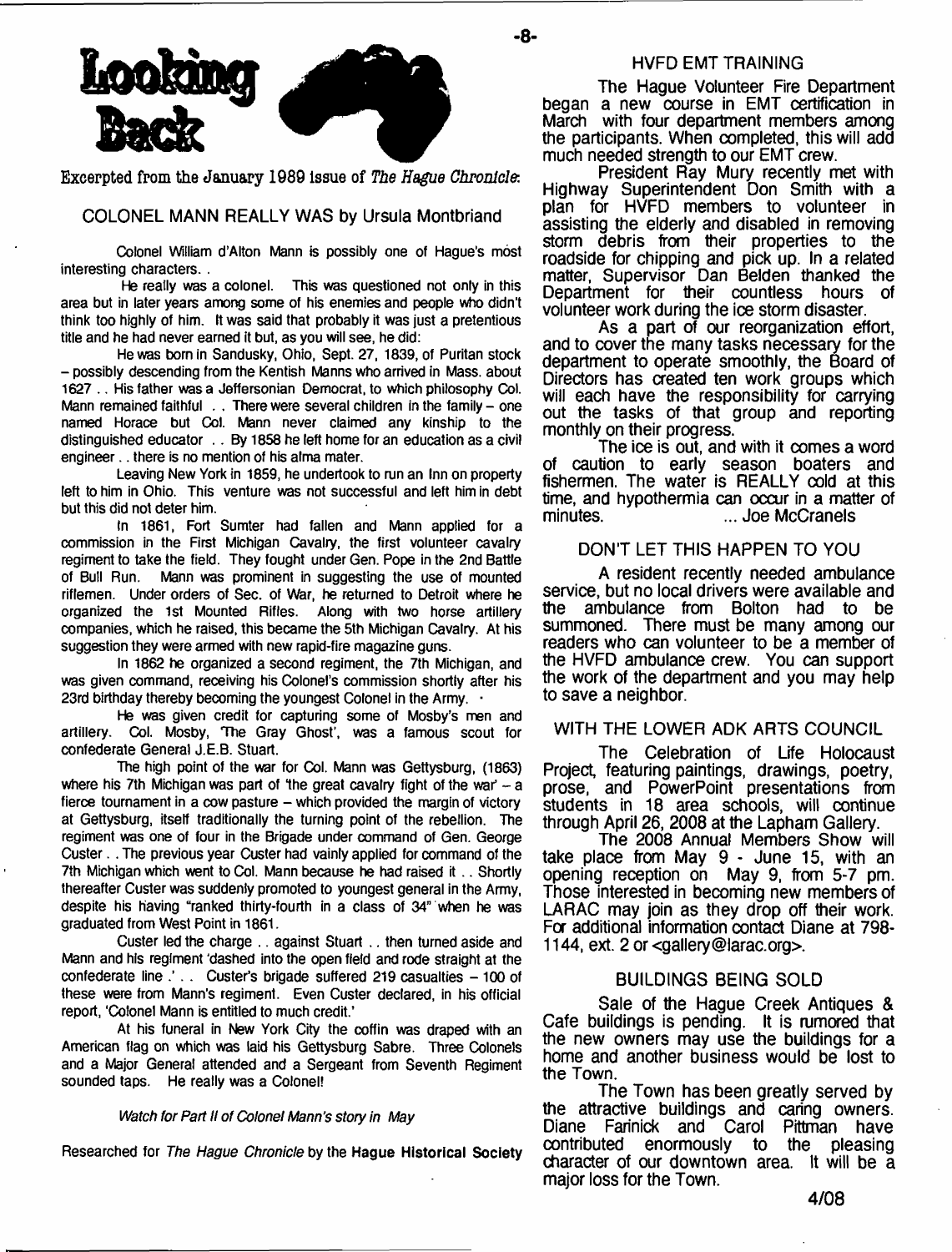# $\mathcal{N}$  ATURE NEWS

*9y Infancy Wotton Scarzeffo*

## Into the Desert

This month I scoot out for a short retreat into the desert of southern Arizona. I'll visit my folks, Betty and Bob Wotton, for a few days in Green Valley (it's really green!) and then head out with a small group of herbalists to a retreat center in a sycamore canyon beneath the towering sacred Baboquivari Mountain in southern Arizona. We'll be studying the native plants, foods, medicines and traditions of the people of the Sonoran Desert. Our leaders include herbalists, a master gardener and an ethnobotanist to teach us about the natural history of the ecosystems and plant communities of the high desert and riparian zones, the Baboquivari peak and the Tohono Oodham people. There will be plenty of time for hiking in the canyon, bird watching, relaxing and rejuvenating among fellow plant lovers.

By the time you are reading this I will be back in Hague full-time, dearing the fallen branches that are all over the yard from the ice storms. We had a tree land on the house, but no damage, thank goodness, but I am well aware that there are many less fortunate in that respect and my thoughts and prayers are with you. Happy Spring!

## GILLIBRAND NEWS RELEASES

Congresswoman Kirsten Gillibrand has supported the Traumatic Brain Injury Act [S. 793], bipartisan legislation that coordinates the research<br>and treatment of traumatic brain treatment of traumatic brain injuries. This program is critical for the thousands of brain injury survivors who are returning home from combat in

Iraq and Afghanistan. Congresswoman Gillibrand voted for the largest increase in funding for veterans' health care in the VA's history. The bill increased funding for the Department of Veterans Affairs by \$6.6 billion, which will allow the VA to treat more than 5.8 million veterans, including more than 260,000 veterans of the wars in Iraq and Afghanistan.

Gillibrand, a Member of the Agriculture Committee, has also voted in support of an amendment to H.R.<br>2016, the National Landscape Landscape Conservation System Act, to protect hunting and fishing on federal public lands.



*WZ'AT'l& 'R 9fOTtES by Joanne 'De'Franco*

## March 17-April 13, 2008:

Since the last report on March 17th, we have seen the daytime temperatures inching up the mercury. The average daytime temperature was 43 degrees. Several days have climbed up to 68 degrees. I even turned off the heat and opened the windows for fresh air at least 3 days during the week of April 7-12. Saturday, April 12th was one gorgeous day. It was 68, sunny, and just peachy. The weatherman had predicted rain. April 12th was the warmest day since last October and just right for raking up the yard. One day later, Sunday April 13th, we saw snow showers most of the day.

The ice started to move around a bit on April 2nd. By Monday, April 7th it was starting to break up with a south wind blowing it into the west shore. Tuesday, April 8th the wind was still from the south but stronger. By afternoon the lake was dear from Sabbath Day Point to Arcady Bay with the Hague Bay area still frozen. By April 9th the ice was out in the north basin from Tongue Mountain to Ticonderoga. The next day I saw a lone boater out there.

Precipitation in the form of snow occurred on 3/15, 3/19, 3/28, and 4/4 amounting to 7.5". Precipitation in- the form of rain occurred on 3/20, 3/31, 4/1, and 4/11. Rivers and streams are high with snow melt and rain. Lake Champlain is nearing 100'.

If you are anxious for spring flowers, you can force forsythia indoors. I picked a bouquet of stems on April 1st and it took about 10 days for them to open.



-9-